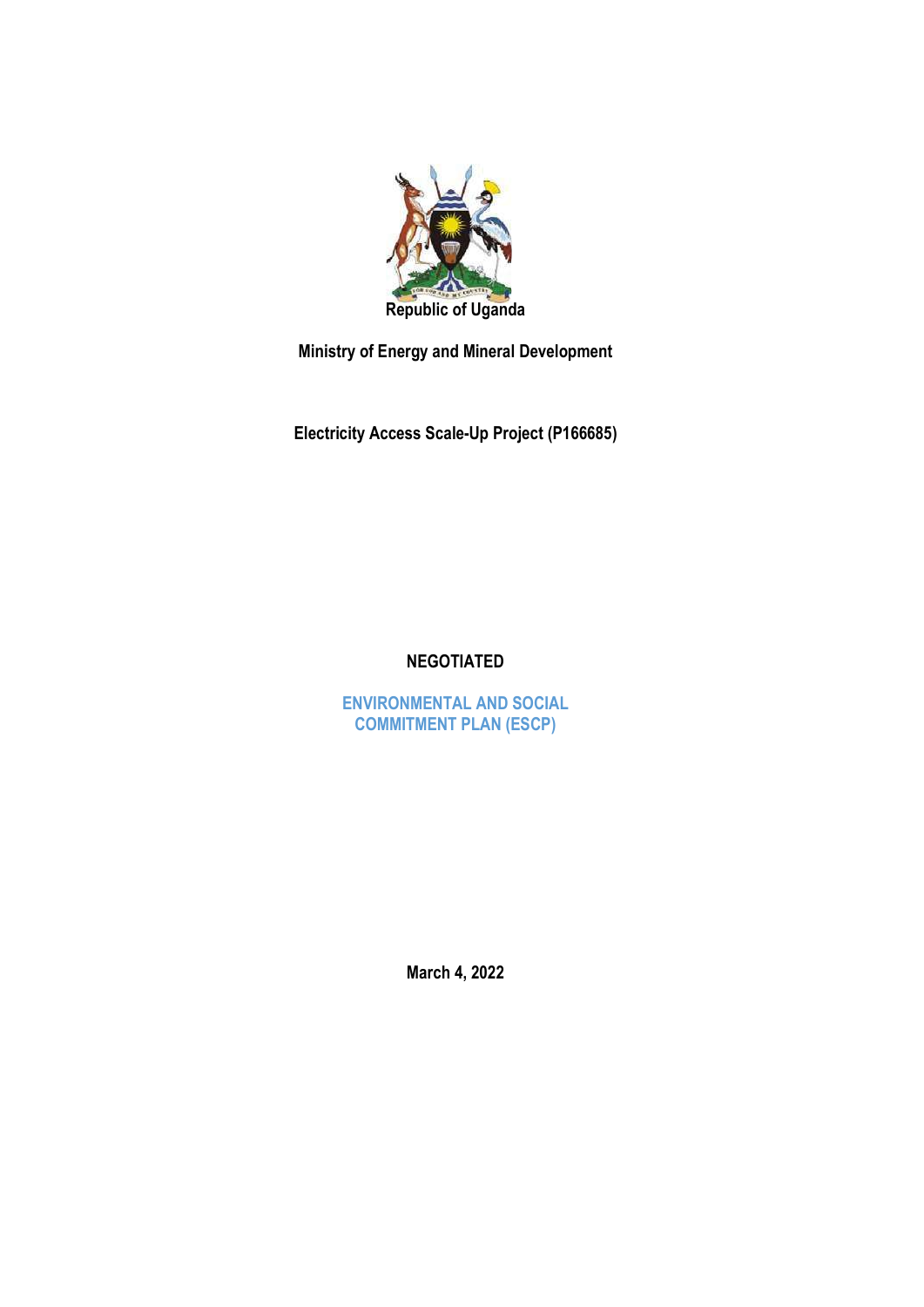## REPUBLIC OF UGANDA, MINISTRY OF ENERGY AND MINERAL DEVELOPMENT ELECTRICITY ACCESS SCALE-UP PROJECT

## ENVIRONMENTAL AND SOCIAL COMMITMENT PLAN

- 1. The Government of Uganda (GoU) is planning to implement the Electricity Access Scale-Up Project (the Project), with the involvement of the following Ministries/Agencies/Units: Ministry of Energy and Mineral Development (MEMD) and Uganda Energy Credit Capitalization Company (UECCC). The International Development Association hereinafter the Association has agreed to provide financing for the Project.
- 2. The Government of Uganda shall implement material measures and actions so that the Project is implemented in accordance with the World Bank Environmental and Social Standards (ESSs). This Environmental and Social Commitment Plan (ESCP) sets out a summary of the material measures and actions. The implementation of the measures identified in the ESCP shall be partially financed by IDA under the EASP – it is expected that GOU counterpart funding shall be provided for the full implementation of activities.
- 3. The ESCP requires compliance with all provisions in the frameworks and other documents prepared at concept stage and plans to be developed during project implementation. In particular, the ESCP requires compliance with the provisions set out in the Environmental and Social Management Framework (ESMF), Vulnerable and Marginalized Group Framework (VMGF), Stakeholder Engagement Framework (SEF), Resettlement Policy Framework (RPF). Site specific Environmental and Social Impact Assessments (ESIAs), Resettlement Action Plans (RAPs), Environmental and Social Management and Monitoring Plans (ESMMPs), Contractors' Health, Safety and Environmental Management Plans (CHSEMPs), Vulnerable and Marginalized Group Management Plans (VMGMPs), Grievance Redress Management Plans (GRMPs), Labour Force Management Plans (LFMPs), Physical-Cultural Management Plans (PCRMPs), Forest Restoration Implementation Plans (FRIPs-where applicable), Stakeholder Engagement Management Plans (SEPs), solid and hazardous waste management plan (SHWMP), Gender Based Violence/Violence Against Children Management Plans (GBV/VAC MPs) and institutional Environmental and Social Management Systems (ESMSs) shall be developed prior to the implementation of the relevant project components.
- 4. The table below summarizes the material measures and actions that are required as well as the timing of the material measures and actions. The Government of Uganda is responsible for compliance with all requirements of the ESCP even when implementation of specific measures and actions is conducted by the Ministry, Agency or Unit referenced in 1, above.
- 5. Implementation of the material measures and actions set out in this ESCP shall be monitored and reported to the Association by the Government of Uganda as required by the ESCP and the conditions of the legal agreement, and the Association shall monitor and assess progress and completion of the material measures and actions throughout implementation of the Project.
- 6. As agreed by the Association and Government of Uganda, this ESCP may be revised from time to time during Project implementation, to reflect adaptive management of Project changes and unforeseen circumstances or in response to assessment of Project performance conducted under the ESCP itself. In such circumstances, the Government of Uganda shall agree to the changes with the Association and shall update the ESCP to reflect such changes. Agreement on changes to the ESCP shall be documented through the exchange of letters signed between the Association and the Government of Uganda. The GoU shall promptly disclose the updated ESCP.
- 7. Where Project changes, unforeseen circumstances, or Project performance result in changes to the risks and impacts during Project implementation, the Government of Uganda shall provide additional funds, if needed, to implement actions and measures to address such risks and impacts, which may include environmental, health, social and safety impacts, labor influx, gender-based violence and violence against children, compensation and resettlement sexual exploitation and abuse, and cultural disruptions.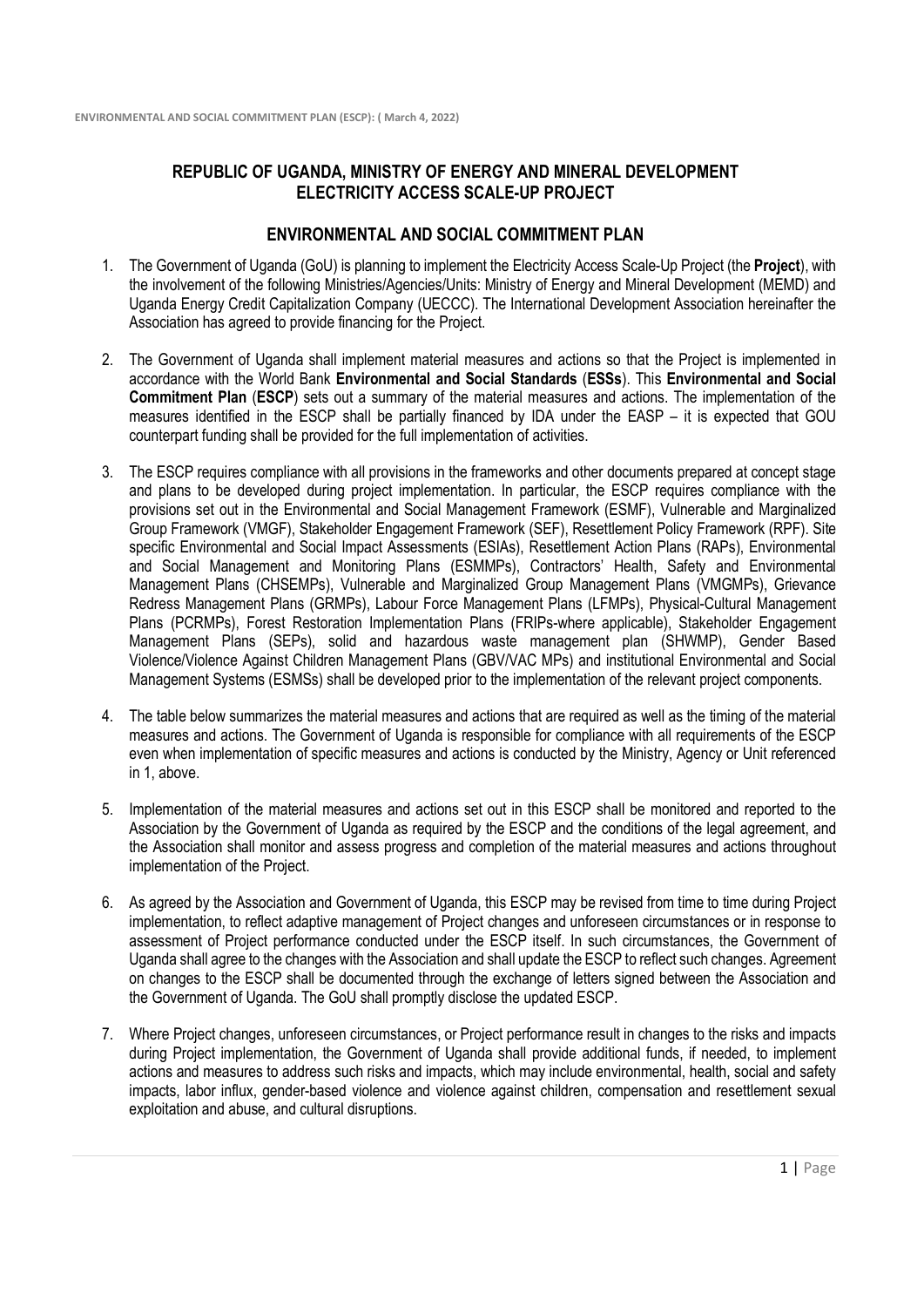| <b>Electricity Access Scale-Up Project (EASP)</b>                                                                                                                                                                                                                                                                                                                                                                                                                                                                                                         |                                                                                                                                                                                                                                                                                                                                                                                                                         |                                                                                                                                                                                                                                                                                                                                                                                                                                                                                                                                                                                                                                                                            |                                                                                                                                                                                                                         |  |
|-----------------------------------------------------------------------------------------------------------------------------------------------------------------------------------------------------------------------------------------------------------------------------------------------------------------------------------------------------------------------------------------------------------------------------------------------------------------------------------------------------------------------------------------------------------|-------------------------------------------------------------------------------------------------------------------------------------------------------------------------------------------------------------------------------------------------------------------------------------------------------------------------------------------------------------------------------------------------------------------------|----------------------------------------------------------------------------------------------------------------------------------------------------------------------------------------------------------------------------------------------------------------------------------------------------------------------------------------------------------------------------------------------------------------------------------------------------------------------------------------------------------------------------------------------------------------------------------------------------------------------------------------------------------------------------|-------------------------------------------------------------------------------------------------------------------------------------------------------------------------------------------------------------------------|--|
| <b>ENVIRONMENTAL AND SOCIAL COMMITMENT PLAN</b><br><b>DATE: March 4, 2022</b>                                                                                                                                                                                                                                                                                                                                                                                                                                                                             |                                                                                                                                                                                                                                                                                                                                                                                                                         |                                                                                                                                                                                                                                                                                                                                                                                                                                                                                                                                                                                                                                                                            |                                                                                                                                                                                                                         |  |
| <b>Summary of the Material Measures and Actions to</b><br>Mitigate the Project's Potential Environmental and<br><b>Social Risks and Impacts</b>                                                                                                                                                                                                                                                                                                                                                                                                           | <b>Timeframe</b>                                                                                                                                                                                                                                                                                                                                                                                                        | <b>Responsibility / Authority and</b><br><b>Resources/Funding Committed</b>                                                                                                                                                                                                                                                                                                                                                                                                                                                                                                                                                                                                | <b>Date of Completion</b>                                                                                                                                                                                               |  |
| <b>ESCP Monitoring and Reporting</b>                                                                                                                                                                                                                                                                                                                                                                                                                                                                                                                      |                                                                                                                                                                                                                                                                                                                                                                                                                         |                                                                                                                                                                                                                                                                                                                                                                                                                                                                                                                                                                                                                                                                            |                                                                                                                                                                                                                         |  |
| <b>REGULAR REPORTING: Prepare and</b><br>submit regular monitoring reports on the<br>implementation of the ESCP.                                                                                                                                                                                                                                                                                                                                                                                                                                          | MEMD shall submit quarterly Consolidated<br>E&S reports to the Association throughout the<br>project life cycle. These reports shall be<br>consolidated from the Project Implementation<br>Units (PIUs) by the Project Coordination Unit<br>(PCU).                                                                                                                                                                      | The EASP shall be implemented by the<br>MEMD and UECCC. The Governance<br>structure for the project shall include: a<br>Project Steering Committee (PSC) chaired<br>by the Permanent Secretary-MEMD, Project<br>Coordination Unit (PCU) and Project<br>Implementation Units (PIUs), one under<br>MEMD and another under UECCC. The<br>EASP Coordination Manager, appointed by<br>the Permanent Secretary-MEMD, shall<br>submit quarterly safeguards reports to the<br>Association with support from the PCU<br>Environmental Specialist, Social Specialist,<br>and the Gender Specialist and the PIUs<br>through the Health Safety and Environment<br>Unit (HSEU) at MEMD. | Quarterly starting on the<br>date<br>of<br>Project<br>effectiveness until Project<br>Completion.                                                                                                                        |  |
| <b>INCIDENTS AND ACCIDENTS</b><br><b>NOTIFICATION: Promptly notify the</b><br>Association of any incident or accident<br>related or having an impact on the Project<br>which has, or is likely to have, a significant<br>adverse effect on the environment, the<br>affected communities, the public or workers.<br>Those include incidents that might cause<br>great harm to the environment, workers, or<br>the community (occupational, health and<br>safety incidents resulting in serious injuries or<br>fatalities, cases of sexual exploitation and | The EASP Coordination Manager shall report,<br>within 24 hours after s/he has knowledge of<br>the incident, major incidences such as<br>fatalities, Health, Safety and Environmental<br>incidences, Sexual Exploitation and Abuse<br>(Rape and Defilement, Child Labour,<br>GBV/VAC) to the Association.<br>Other minor incidents shall be reported to the<br>Association through incidental, and quarterly<br>reports. | MEMD and UECCC PIU's, Contractors<br>The EASP Coordination Manager shall<br>submit verified incidental reports to the<br>Association.                                                                                                                                                                                                                                                                                                                                                                                                                                                                                                                                      | Promptly as defined for<br>any such event occurring<br>after starting date of<br>Project effectiveness until<br>Project Completion.<br>Quarterly starting date of<br>Project effectiveness until<br>Project Completion. |  |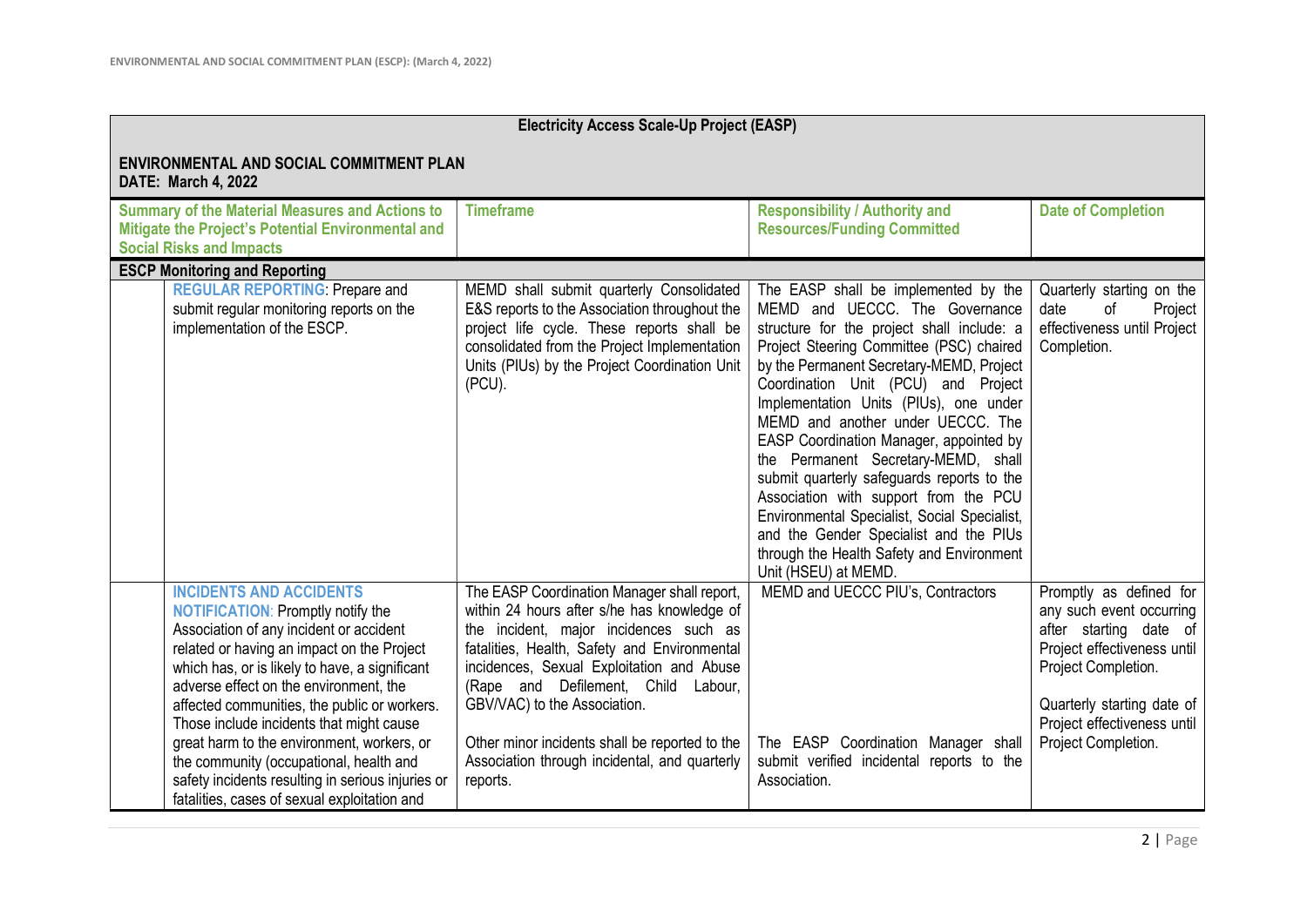|     | abuse (SEA), etc.) and those that could<br>cause reputational risks to the Association,<br>Provide sufficient detail regarding the<br>incident or accident, indicating immediate<br>measures taken to address it, and include<br>information provided by any contractor and                                                                                                                                                                                    |                                                                                                                                                                                                                                                                                                                                                                                                                                                                                 |                                                                                                                                                                                                                                                                                                                                                                                                                                                                                                                                                                                                                                   |                                                                                                                                                                                 |
|-----|----------------------------------------------------------------------------------------------------------------------------------------------------------------------------------------------------------------------------------------------------------------------------------------------------------------------------------------------------------------------------------------------------------------------------------------------------------------|---------------------------------------------------------------------------------------------------------------------------------------------------------------------------------------------------------------------------------------------------------------------------------------------------------------------------------------------------------------------------------------------------------------------------------------------------------------------------------|-----------------------------------------------------------------------------------------------------------------------------------------------------------------------------------------------------------------------------------------------------------------------------------------------------------------------------------------------------------------------------------------------------------------------------------------------------------------------------------------------------------------------------------------------------------------------------------------------------------------------------------|---------------------------------------------------------------------------------------------------------------------------------------------------------------------------------|
|     | supervising entity, as appropriate.<br><b>SUMMARY ASSESSMENT</b>                                                                                                                                                                                                                                                                                                                                                                                               |                                                                                                                                                                                                                                                                                                                                                                                                                                                                                 |                                                                                                                                                                                                                                                                                                                                                                                                                                                                                                                                                                                                                                   |                                                                                                                                                                                 |
|     | <b>ESS 1: ASSESSMENT AND MANAGEMENT OF ENVIRONMENTAL AND SOCIAL RISKS AND IMPACTS</b>                                                                                                                                                                                                                                                                                                                                                                          |                                                                                                                                                                                                                                                                                                                                                                                                                                                                                 |                                                                                                                                                                                                                                                                                                                                                                                                                                                                                                                                                                                                                                   |                                                                                                                                                                                 |
| 1.1 | <b>ORGANIZATIONAL STRUCTURE: Establish</b><br>an organizational structure with qualified staff<br>to support management of E&S risks as<br>documented in the Project ESMF and other<br>Project E&S plans.<br>Maintain as necessary throughout Project<br>implementation.                                                                                                                                                                                       | The Management of E&S at the MEMD PCU<br>shall be led by the HSEU supported by the<br>Safeguard Specialists.<br>The PIUs under<br>MEMD's Directorate of<br>Energy Resources and UECCC shall recruit<br>Environmental and Social risk management<br>Specialists for the implementation of the<br>Project.                                                                                                                                                                        | <b>MEMD</b><br>Directorate<br>The<br>of Energy<br>Resources PCU shall be supported by the<br>Environmental Specialist, Social Specialist<br>and Gender Specialist through the HSE Unit<br>at MEMD coordinate and manage E&S risks<br>under the Project.<br>The PCU E&S team shall be supported by<br>the Communication Division of the MEMD.<br><b>MEMD</b><br><b>PIU</b> shall<br><b>The</b><br>recruit an<br>Specialist,<br>a Social<br>Environmental<br>Specialist, a Senior Wayleaves Officer (1),<br>and Wayleaves Officers (2).<br><b>UECCC</b> shall recruit Environmental, Health<br>and Safety Specialist (1) and Social | PCU Environmental and<br>Social Specialists would<br>be hired/assigned before<br>effectiveness<br>Recruitment of PIU staff to<br>be completed six months<br>after effectiveness |
| 1.2 | <b>ENVIRONMENTAL AND SOCIAL</b><br><b>ASSESSMENT:</b> Based on the category of<br>the project, environmental and social<br>assessments shall be implemented for each<br>sub project throughout the project life to<br>identify and assess their environmental and<br>social risks and impacts. All assessments<br>shall provide complete, appropriate and<br>acceptable mitigation measures two months<br>prior to commencement of a specific sub-<br>project. | The PIUs with support from the PCU shall<br>develop and disclose the ESIA and ESMP<br>once the project locations are identified, carry<br>out Environmental and Social Audits one year<br>after the Environment Certificates have been<br>issued and the Stakeholder Engagement<br>Plans (SEP). These plans shall be completed<br>upon definition of specific sub-projects and<br>prior to the effectiveness of civil works. These<br>shall require Bank clearance and national | Safeguards Specialist (1).<br>The MEMD PIU and PCU / HSE Unit,<br>supported by certified Consultants shall lead<br>the preparation of environmental and social<br>impact assessments and plans and audits.<br>Internal environmental and social audits<br>shall be undertaken by the MEMD PIU on<br>annual basis in line with the certificates<br>obtained for project subcomponents.                                                                                                                                                                                                                                             | Two (2) months prior to<br>effectiveness of a specific<br>sub-project<br>and<br>throughout<br>project<br>implementation.                                                        |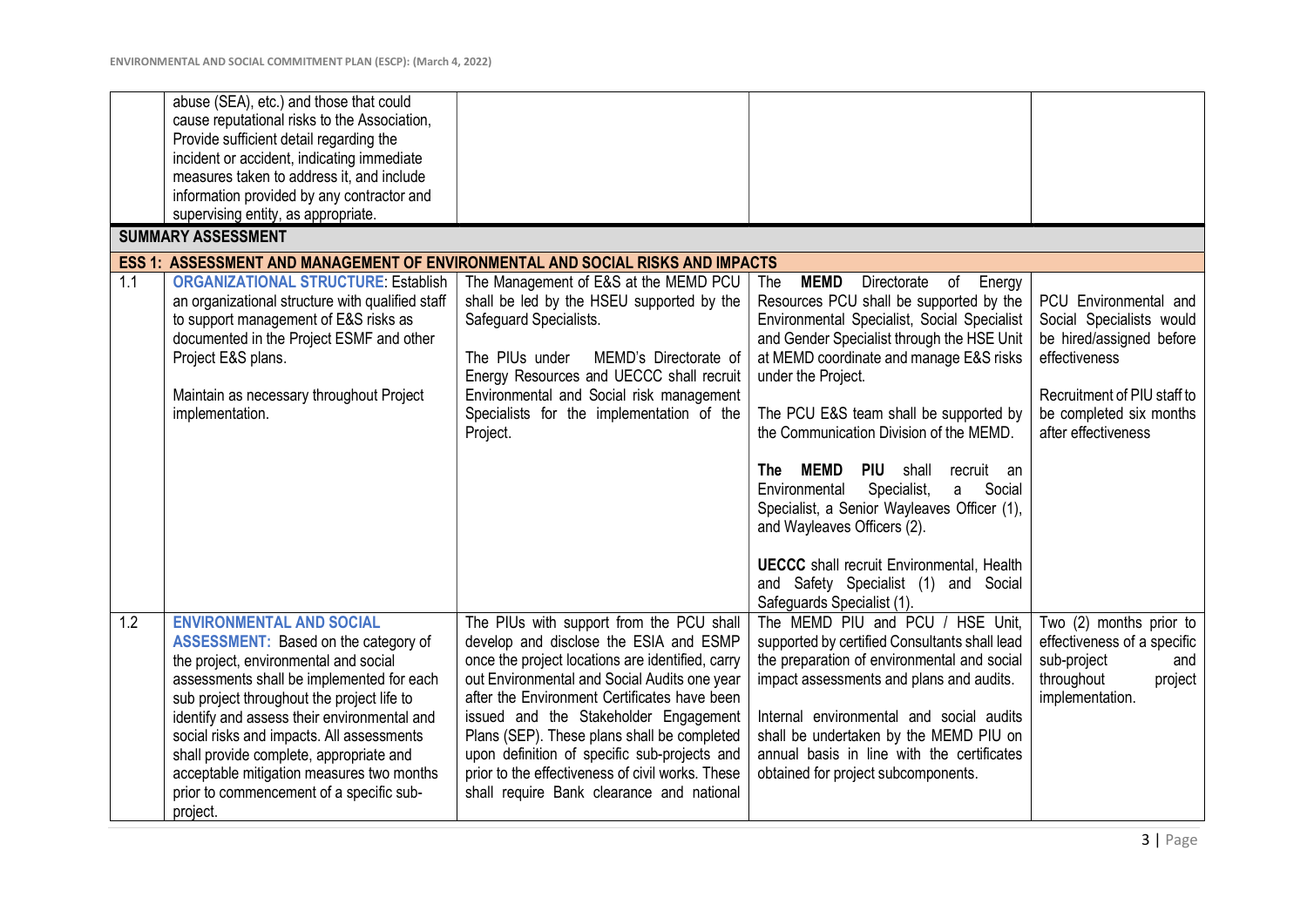|     |                                                                                                                                                                                                                                                                                                                                                                                                                                | before<br>disclosure<br>subprojects'<br>implementation.                                                                                                                                                                                                                                                                                                                                                                                                                                                                           |                                                                                                                                                                                                                                                                                                                                                                                                                                                          |                                                                                                               |
|-----|--------------------------------------------------------------------------------------------------------------------------------------------------------------------------------------------------------------------------------------------------------------------------------------------------------------------------------------------------------------------------------------------------------------------------------|-----------------------------------------------------------------------------------------------------------------------------------------------------------------------------------------------------------------------------------------------------------------------------------------------------------------------------------------------------------------------------------------------------------------------------------------------------------------------------------------------------------------------------------|----------------------------------------------------------------------------------------------------------------------------------------------------------------------------------------------------------------------------------------------------------------------------------------------------------------------------------------------------------------------------------------------------------------------------------------------------------|---------------------------------------------------------------------------------------------------------------|
| 1.4 | <b>MANAGEMENT OF CONTRACTORS:</b><br>Develop and implement procedures for<br>managing contractors and subcontractors.                                                                                                                                                                                                                                                                                                          | C-ESMP, Codes of Conduct, Contracts for<br>Workers, Labour Force Management Plans,<br>Camps and Material Yards Establishment and<br>Management Plans, HIV/AIDS Management<br>Plans, Site Grievance Management Plans,<br>and Health, Safety and Environment (HSE)<br>Management Plans shall be developed in<br>coordination with the Contractors and<br>Supervising Consultants, once they have<br>been selected. They shall be implemented in<br>partnership with all relevant stakeholders<br>throughout the project life cycle. | Environmental Specialist, Social<br>The<br>Specialist, Gender Specialist under the PCU<br>and PIU's, through the MEMD HSE Unit and<br>external consultants where need be, shall<br>develop and ensure implementation of<br>procedures for managing contractors and<br>subcontractors throughout the EASP life<br>cycle. The costs are provided for in other<br>sections of the commitment plan.                                                          | Two (2) months prior to<br>effectiveness of a specific<br>sub-project<br>throughout<br>project implementation |
| 1.5 | PERMIT,<br><b>CONSENTS</b><br><b>AND</b><br><b>AUTHORIZATIONS:</b> Obtain or assist in<br>obtaining, as appropriate, the permits,<br>consents and authorizations that are<br>applicable to the Project from relevant national<br>authorities.<br>Comply or cause to comply, as appropriate,<br>with the conditions established in these<br>authorizations<br>permits.<br>consents<br>and<br>throughout Project implementation. | The EASP may require the following permits;<br>ESIA Certificate, Approval of RAPs by CGV,<br>Building Permit, OTV, Workplace Permits,<br>Forest Permits, Wildlife Permits, Water<br>Abstraction Permit, among others. These<br>Permits shall be processed at commencement<br>of the subproject and/or as needed.                                                                                                                                                                                                                  | The PCU E&S team through the HSE Unit &<br>and MEMD Directorate of Energy<br>Resources PIU, and Contractors shall<br>process project permits and coordinate the<br>joint monitoring and enforcement with<br>mandated institutions.                                                                                                                                                                                                                       | Prior<br>to<br>work<br>commencement                                                                           |
| 1.6 | <b>THIRD PARTY MONITORING: A stakeholder</b><br>and/or third parties shall be engaged to<br>complement and verify the monitoring of<br>environmental and social risks and impacts of<br>the Project, specify the nature of tasks to be<br>conducted on an ad-hoc basis.                                                                                                                                                        | To support the PIU, a multi-sectoral<br>monitoring team comprising of relevant<br>Ministries,<br>Departments and Agencies<br>(MDAs), private sector and civil society,<br>independent individuals or firms shall be<br>identified to verify the project's compliance<br>with the<br>Association's and national<br>Environmental and Social risk management<br>requirements quarterly and when deemed<br>necessary coordinated by the PCU.                                                                                         | The HSE Unit with support from the<br>safeguard specialists at various PIU's shall<br>convene multi sectoral meetings and field<br>monitoring activities to complement<br>monitoring of environmental and social risks<br>and impacts of the Project on an ad-hoc<br>basis.<br>The team shall review the project's<br>documents and assess if the contractors<br>and the implementing institutions comply<br>with<br>the<br>environment<br>social<br>and | Throughout<br>project<br>implementation<br>to<br>completion                                                   |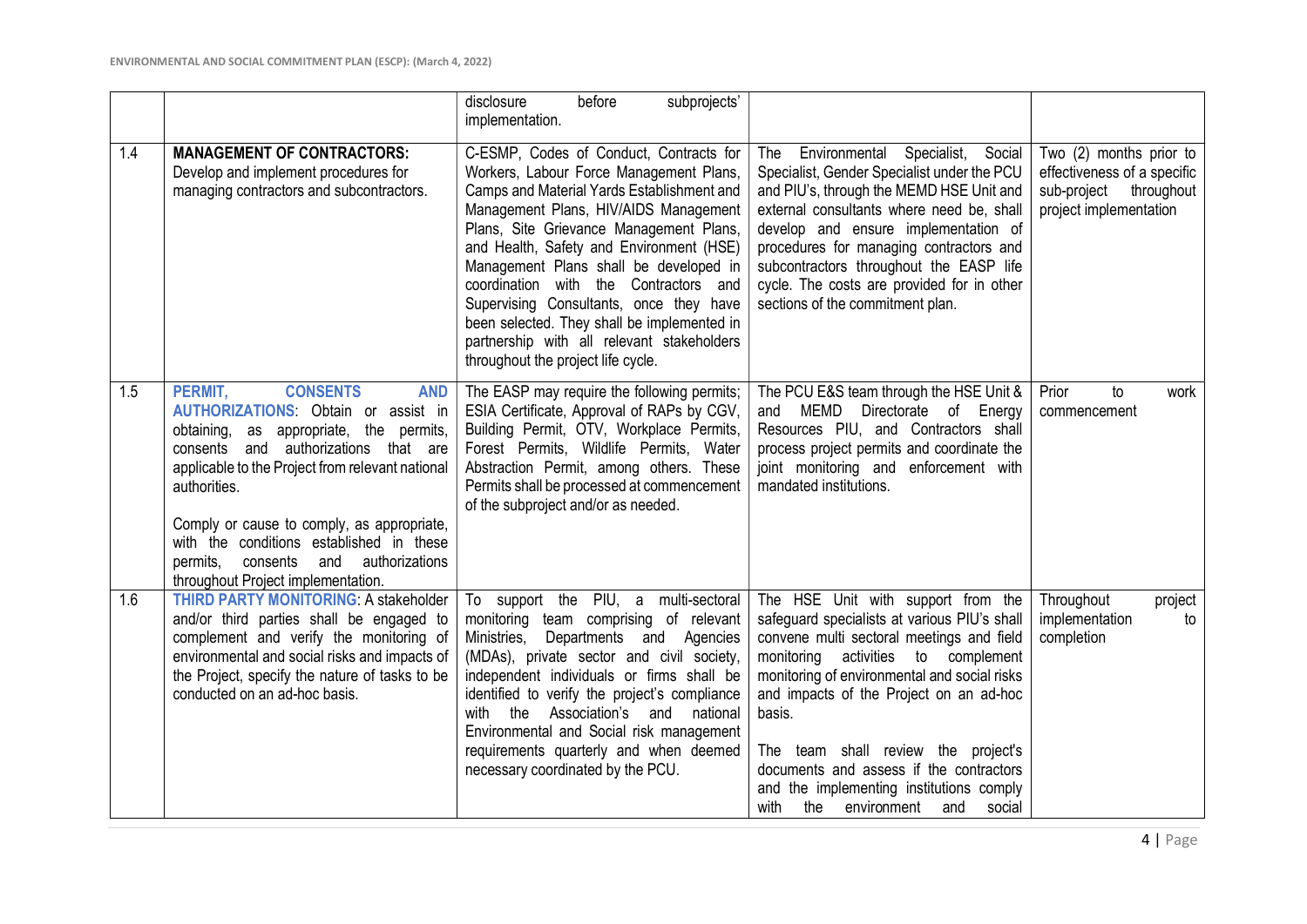|     |                                                                                                                                                                                                                                                                                                                                                                                                        |                                                                                                                                                                                                                                                                                                                                                                                                                                                       | requirements of the assignment, identify<br>gaps and recommend appropriate mitigation<br>measures.                                                                                                                                                                                                                                                                                                                                                                                     |                                            |               |
|-----|--------------------------------------------------------------------------------------------------------------------------------------------------------------------------------------------------------------------------------------------------------------------------------------------------------------------------------------------------------------------------------------------------------|-------------------------------------------------------------------------------------------------------------------------------------------------------------------------------------------------------------------------------------------------------------------------------------------------------------------------------------------------------------------------------------------------------------------------------------------------------|----------------------------------------------------------------------------------------------------------------------------------------------------------------------------------------------------------------------------------------------------------------------------------------------------------------------------------------------------------------------------------------------------------------------------------------------------------------------------------------|--------------------------------------------|---------------|
| 1.7 | <b>DEVELOPMENT OF IEC MATERIAL</b>                                                                                                                                                                                                                                                                                                                                                                     | Safeguards Education,<br>Information and<br>Communication (EIC) materials, awareness<br>monitoring of<br>for EASP,<br>campaigns<br><b>HSSE</b><br>contractors'<br>compliance<br>to<br>requirements between 2021 and 2027 shall be<br>developed by the PCU.                                                                                                                                                                                            | The HSE Unit shall support the Coordination<br>Manager in developing the IEC materials<br>and monitoring contractor's compliance to<br>HSSE.                                                                                                                                                                                                                                                                                                                                           | Throughout<br>implementation<br>completion | project<br>to |
|     | <b>ESS 2: LABOR AND WORKING CONDITIONS</b>                                                                                                                                                                                                                                                                                                                                                             |                                                                                                                                                                                                                                                                                                                                                                                                                                                       |                                                                                                                                                                                                                                                                                                                                                                                                                                                                                        |                                            |               |
| 2.1 | <b>LABOR MANAGEMENT PROCEDURES</b><br>Labor management procedures shall be<br>reviewed for consistency with the ESS2. This<br>includes mitigating against significant risk of<br>forced labor in the global supply chain for<br>solar panels and solar components. The<br>labor, health and safety procedures shall be<br>included in ESMF guidelines and applied to<br>agreements under this project. | The Labour Management Procedures shall be<br>prepared and submitted to the Bank for<br>clearance prior to project implementation and<br>enforced throughout the project life.                                                                                                                                                                                                                                                                         | MEMD and UECCC's PIUs shall ensure<br>implementation of the<br>Labour force<br>Management plan by<br>the<br>different<br>stakeholders implementing and supervising<br>the project subcomponents.<br>To support forced labor risk mitigation, the<br>Bank requires MEMD and UECCC to<br>strengthen procurement documents that<br>include solar panels/components for the<br>core functions of a project as defined in<br>ESS-2<br>The PCU shall offer requisite support to the<br>PIUs. | Throughout<br>implementation<br>completion | project<br>to |
| 2.2 | <b>GRIEVANCE MECHANISM FOR PROJECT</b><br><b>WORKERS:</b> Develop and maintain a<br>grievance mechanism for Project workers.                                                                                                                                                                                                                                                                           | A workers' grievance mechanism shall be<br>established, maintained, and operationalized,<br>in accordance with ESS2 and national<br>legislation.<br>The principles and guidelines for the<br>grievance management mechanisms for<br>workers have been included in the ESMF and<br>SEF and shall be customized for use for each<br>project subcomponent.<br>A GRM database shall be developed to cater<br>project components.<br>all<br>Special<br>for | MEMD and UECCC's PIUs shall ensure that<br>each contractor/consultant establishes a<br>workers' grievance redress committee.                                                                                                                                                                                                                                                                                                                                                           | Throughout<br>implementation<br>completion | project<br>to |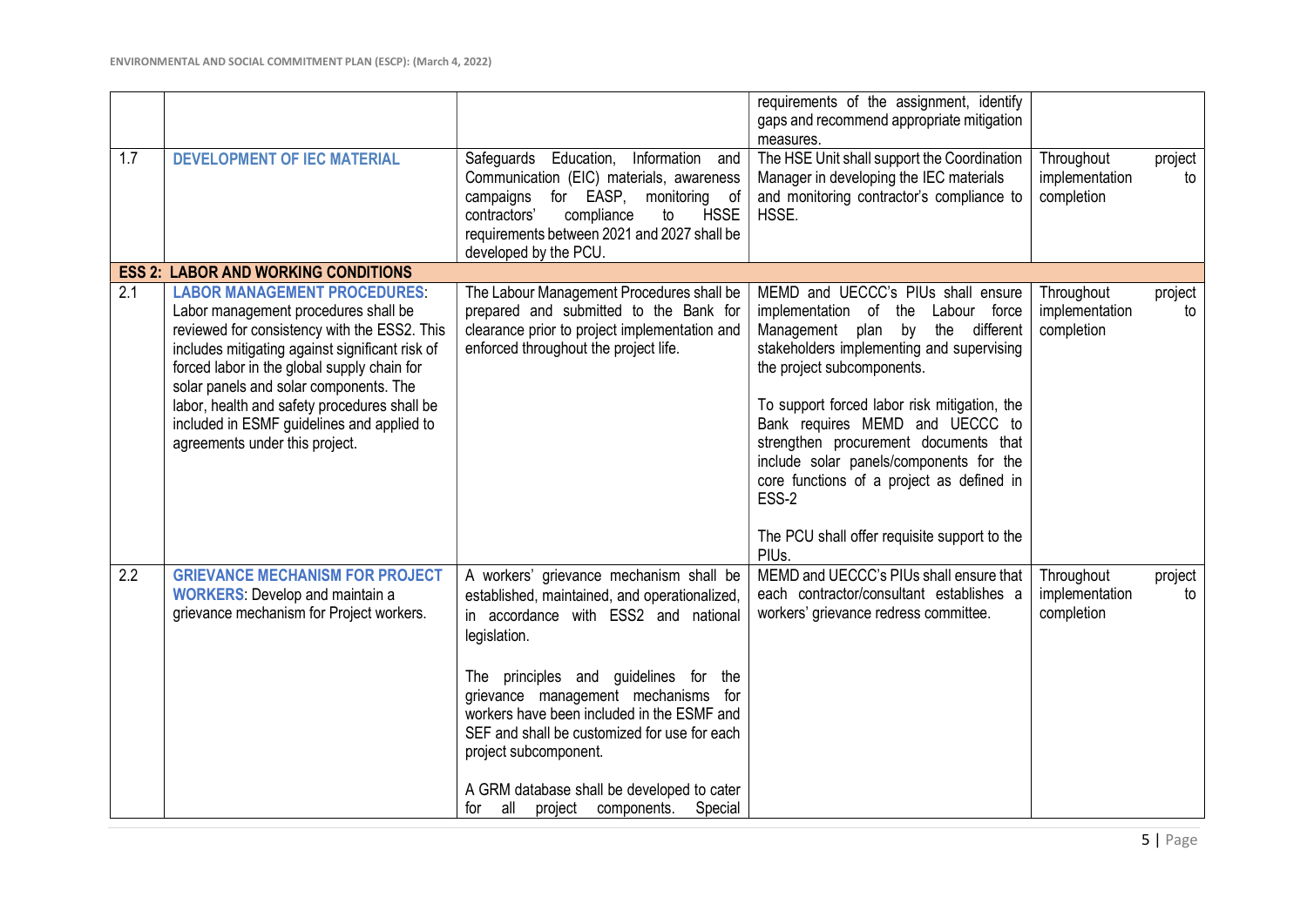|     |                                                                                                                                                                                                                                                                               | committees shall be established to handle<br>SEA, and other GBV related cases.                                                                                                                                                                                                                                                                                     |                                                                                                                                                                                    |                                                             |
|-----|-------------------------------------------------------------------------------------------------------------------------------------------------------------------------------------------------------------------------------------------------------------------------------|--------------------------------------------------------------------------------------------------------------------------------------------------------------------------------------------------------------------------------------------------------------------------------------------------------------------------------------------------------------------|------------------------------------------------------------------------------------------------------------------------------------------------------------------------------------|-------------------------------------------------------------|
| 2.3 | <b>OHS MEASURES: Develop and implement</b><br>occupational, health and safety (OHS)<br>measures, in addition to the measures<br>identified in the ESMF, LMP and National<br>Legislation.                                                                                      | The project ESMF includes the OHS risk<br>assessment and mitigation measures                                                                                                                                                                                                                                                                                       | MEMD and UECCC's PIUs shall ensure<br>implementation of the OHS measures<br>throughout the lifetime of the project.                                                                | Throughout<br>project<br>implementation<br>to<br>completion |
| 2.4 | <b>EMERGENCY PREPAREDNESS AND</b><br><b>RESPONSE:</b> As part of the OHS measures<br>specified in 2.3, include measures on<br>emergency preparedness and response, and<br>ensure coordination with measures under<br>4.5.                                                     | Contingency<br>Emergency<br>Response<br>Component (CERC) has been included in the<br>project Environmental and Social framework.                                                                                                                                                                                                                                   | MEMD and UECCC's PIUs, financial<br>institutions, contractors, etc.                                                                                                                | Throughout<br>project<br>implementation<br>to<br>completion |
| 2.5 | <b>PROJECT WORKERS TRAINING:</b><br>Implement training of Project Workers<br>designed to heighten awareness of risks and<br>to mitigate impacts on local communities,<br>Training on OHS measures, GBV/SEA,<br>ESHS code of conduct and compliance with<br>COVID-19 SOPs etc. | ESMF includes a capacity building component<br>that covers relevant stakeholders of the<br>workers,<br>communities,<br>project<br>(e.g.,<br>beneficiaries, PIUs and<br>the<br>Project<br>Coordination Unit (PCU).<br>Continuous capacity building shall be<br>undertaken each year until end of the project<br>depending on capacity gaps identified over<br>time. | MEMD and UECCC's PIUs, contractors,<br>financial institutions shall<br>implement<br>capacity building activities.                                                                  | Throughout<br>project<br>implementation<br>to<br>completion |
|     | <b>ESS 3: RESOURCE EFFICIENCY AND POLLUTION PREVENTION AND MANAGEMENT</b>                                                                                                                                                                                                     |                                                                                                                                                                                                                                                                                                                                                                    |                                                                                                                                                                                    |                                                             |
| 3.1 | <b>MANAGEMENT OF WASTE AND</b><br><b>HAZARDOUS MATERIALS: Develop and</b><br>implement measures and actions to manage<br>waste and hazardous materials.                                                                                                                       | A solid and hazardous waste management<br>plan (SHWMP) shall be developed for each<br>subproject and component specific ESIAs two<br>months prior to subproject implementation<br>and implemented throughout the project life.                                                                                                                                     | MEMD and UECCC's PIUs, Financial<br>Institutions and contractors shall prepare<br>and implement measures to mitigate waste<br>and hazardous materials as part of the<br>ESMP.      | Throughout the project<br>implementation up to the<br>end.  |
|     |                                                                                                                                                                                                                                                                               | UECCC sub-projects shall be required to<br>submit statements of compliance with<br>Social<br>Standards,<br>Environmental<br>and<br>including management of waste<br>and<br>hazardous materials.                                                                                                                                                                    | For UECCC Sub-Projects, Solar Companies<br>and Cook stoves Manufacturers shall be<br>required to contract certified hazardous<br>waste handlers to transport and manage<br>wastes. |                                                             |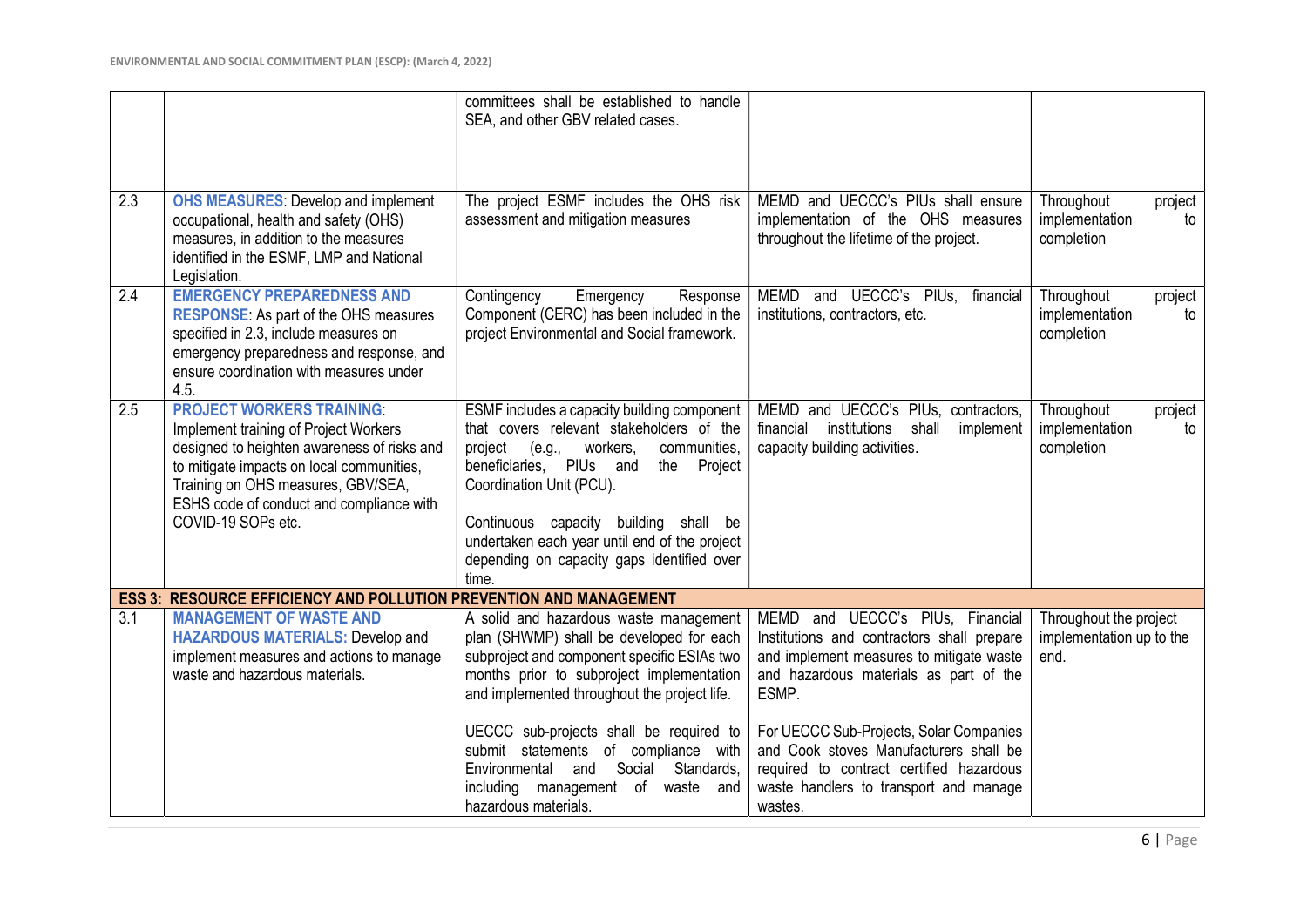| 3.2 | <b>CAPACITY BUILDING</b>                                                                                                                                                                                                                                               | Training and sensitization of sub-project<br>beneficiaries, implementing partners. PCU<br>and PIU staff and communities throughout the<br>project life on the management of wastes and<br>hazardous wastes until the end of project.                                                                                                                                                                                                                                                                                                                                | The training shall be undertaken by the PIUs<br>coordinated by the MEMD Project<br>Coordination Unit (PCU).                                                                                                                                                                                                                                                                                                                                                                                                                                                                                                                                                                                                                                                                                                                                                                                                   | Throughout<br>implementation<br>completion | project<br>to |
|-----|------------------------------------------------------------------------------------------------------------------------------------------------------------------------------------------------------------------------------------------------------------------------|---------------------------------------------------------------------------------------------------------------------------------------------------------------------------------------------------------------------------------------------------------------------------------------------------------------------------------------------------------------------------------------------------------------------------------------------------------------------------------------------------------------------------------------------------------------------|---------------------------------------------------------------------------------------------------------------------------------------------------------------------------------------------------------------------------------------------------------------------------------------------------------------------------------------------------------------------------------------------------------------------------------------------------------------------------------------------------------------------------------------------------------------------------------------------------------------------------------------------------------------------------------------------------------------------------------------------------------------------------------------------------------------------------------------------------------------------------------------------------------------|--------------------------------------------|---------------|
|     | <b>ESS 4: COMMUNITY HEALTH AND SAFETY</b>                                                                                                                                                                                                                              |                                                                                                                                                                                                                                                                                                                                                                                                                                                                                                                                                                     |                                                                                                                                                                                                                                                                                                                                                                                                                                                                                                                                                                                                                                                                                                                                                                                                                                                                                                               |                                            |               |
| 4.1 | <b>TRAFFIC AND ROAD SAFETY: Develop</b><br>and implement measures and actions to<br>assess and manage traffic and road safety<br>risks.                                                                                                                                | Traffic and road safety measures and actions<br>shall be developed in accordance with the<br>Public Service Standing Orders on Fleet<br>Management, PIU Policies and the Traffic and<br>Road Safety Act two months before<br>effectiveness of project sub-component<br>works.                                                                                                                                                                                                                                                                                       | MEMD's PIU shall develop and enforce<br>implementation of Traffic and Road Safety<br>plans throughout the project as part of the<br>ESMP <sub>s</sub> .                                                                                                                                                                                                                                                                                                                                                                                                                                                                                                                                                                                                                                                                                                                                                       | Throughout<br>implementation<br>completion | project<br>to |
| 4.2 | <b>COMMUNITY HEALTH AND SAFETY:</b><br>Develop and implement measures and action<br>to assess and manage specific risks and<br>impacts to the community arising from<br>Project activities, including in relation to<br>Project Workers and any risks of labor influx. | MEMD and UECCC's PIUs shall develop and<br>implement traffic management plans, develop<br>HIV/AIDS,<br>implement,<br>and<br>health<br>management plan, identify and document<br>project risks to communities, carry out field<br>work to identity additional impacts and ensure<br>implementation of mitigation measures and<br>carry out awareness among communities, etc.<br>to manage specific risks and impacts to the<br>community arising from Project activities 2<br>months to the start of projects subcomponent<br>and carry out awareness every quarter. | MEMD's<br>PIU shall implement traffic<br>management plans, develop and implement,<br>HIV/AIDS, health and safety management<br>plan, identify and document project risks to<br>communities, carry out field work to identity<br>additional<br>impacts<br>and<br>ensure<br>implementation of mitigation measures and<br>carry out<br>awareness<br>among<br>the<br>communities through TV, Radio, SMS,<br>public meetings, etc. to ensure universal<br>access, SEP, etc. to manage specific risks<br>and impacts to the community including<br>developing and implementing the labour<br>force management plan, HIV/AIDS and SEP<br>as part of the ESMPs, and development of<br>related plans not part of the ESMF.<br>Health, Safety and emergency plans for<br>Solar projects in schools and hospitals shall<br>be updated to reflect the solar project one<br>month before installation of the solar panels. | Throughout<br>implementation<br>completion | project<br>to |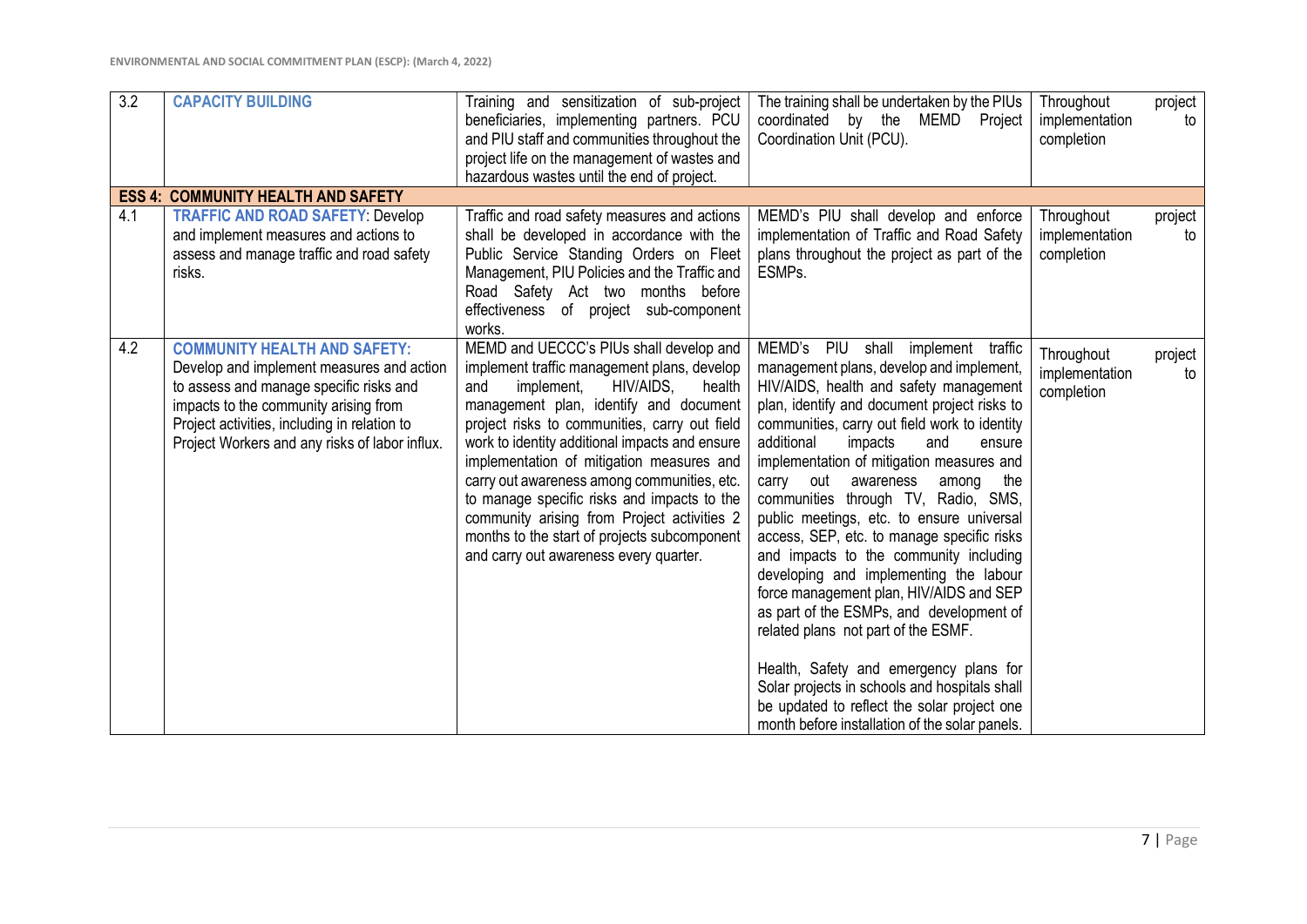| 4.3 | <b>GBV AND SEA RISKS: Develop and</b><br>implement measures and actions to assess<br>and manage the risks of gender-based<br>violence (GBV) and sexual exploitation and<br>abuse (SEA) that may arise during Project<br>implementation.        | GBV and SEA Risks have been rated as low<br>using the World Bank's assessment tool.<br>MEMD and UECCC's PIUs shall implement<br>actions recommended for this level of risks<br>effectiveness/workers<br>to<br>work<br>prior<br>deployment. This would include signing of<br>enforceable Codes of Conduct by workers,<br>establishment of referral pathways with<br>support from MEMD's GBV Specialist,<br>sensitization<br>activities<br>for<br>workers/communities by relevant contractors<br>and consultant staff, etc. three months after<br>project effectiveness. | MEMD and UECCC's PIUs.                                                                                                          | Throughout<br>project<br>implementation period                                                                                                                                                                                                                                        |
|-----|------------------------------------------------------------------------------------------------------------------------------------------------------------------------------------------------------------------------------------------------|------------------------------------------------------------------------------------------------------------------------------------------------------------------------------------------------------------------------------------------------------------------------------------------------------------------------------------------------------------------------------------------------------------------------------------------------------------------------------------------------------------------------------------------------------------------------|---------------------------------------------------------------------------------------------------------------------------------|---------------------------------------------------------------------------------------------------------------------------------------------------------------------------------------------------------------------------------------------------------------------------------------|
| 4.4 | <b>SECURITY PERSONNEL: Develop and</b><br>implement measures and actions to assess<br>and manage the risks to human security of<br>project-affected communities and project<br>workers that could arise from the use of<br>security personnel. | MEMD and UECCC's PIUs shall develop and<br>implement a security management plan for the<br>project in accordance with ESS4 prior to work<br>effectiveness.                                                                                                                                                                                                                                                                                                                                                                                                             | MEMD and UECCC's PIUs shall develop<br>and implement a security management plan<br>for the project prior to work effectiveness. | Prior<br>to<br>work<br>effectiveness                                                                                                                                                                                                                                                  |
|     | <b>ESS 5: LAND ACQUISITION, RESTRICTIONS ON LAND USE AND INVOLUNTARY RESETTLEMENT</b>                                                                                                                                                          |                                                                                                                                                                                                                                                                                                                                                                                                                                                                                                                                                                        |                                                                                                                                 |                                                                                                                                                                                                                                                                                       |
| 5.1 | <b>LAND ACQUISITION AND</b><br><b>RESETTLEMENT: Assess the nature and</b><br>degree of expected land acquisition and<br>involuntary resettlement under the Project                                                                             | The RPF for the Project has been developed<br>to guide assessment of the impact of planned<br>project activities on assets and livelihoods.                                                                                                                                                                                                                                                                                                                                                                                                                            | The assessment of the nature and degree of<br>expected asset compensation and livelihood<br>restoration under the Project.      | Throughout the project<br>period                                                                                                                                                                                                                                                      |
| 5.2 | <b>RESETTLEMENT PLANS: Develop and</b><br>implement Resettlement Action Plans (RAPs)<br>consistent with the requirements of the<br>Resettlement Policy Framework ([RPF) and<br>ESS <sub>5</sub> .                                              | MEMD and UECCC's PIUs shall develop,<br>disclose and implement the RAP for<br>compensation for trees, crops, and livelihoods<br>consistent with the requirements of the RPF,<br>relevant national laws and ESS5 as needed<br>and throughout project implementation.                                                                                                                                                                                                                                                                                                    | MEMD and UECCC's PIUs shall implement<br>the RAP monitoring framework and the<br>GRM during the lifetime of the project.        | Throughout the project<br>period up to the end of the<br>project.<br>The MEMD PIU shall<br>undertake annual RAP<br>Audits using the internal<br>safeguards staff while an<br>external/close-out audit<br>shall be conducted by an<br>independent auditor at the<br>end of the Project |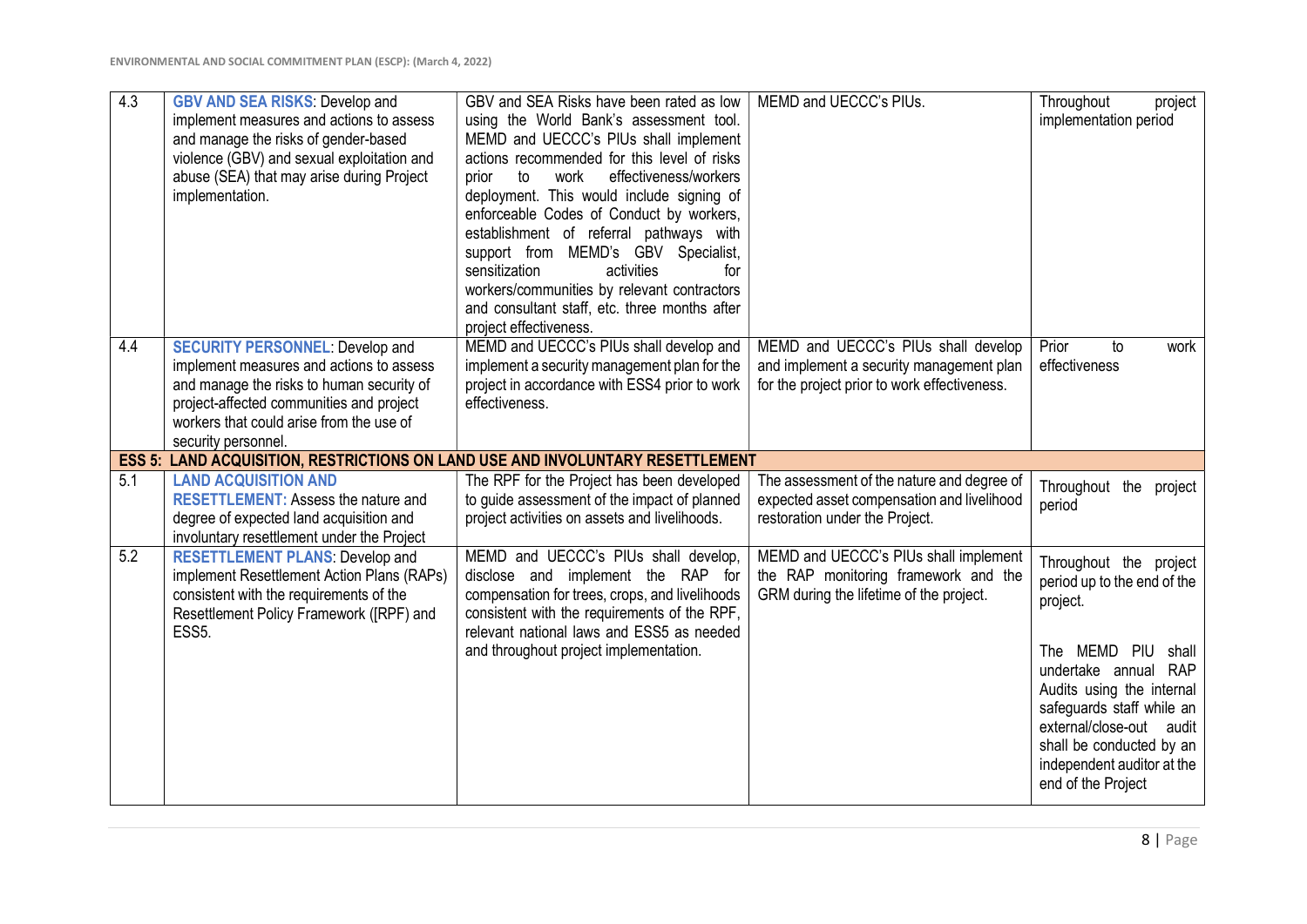| $\overline{5.3}$ | <b>MONITORING AND REPORTING: Ensure</b><br>that monitoring and reporting on land<br>acquisition and resettlement activities are<br>conducted separately or as part of regular<br>reporting.      | As part of the RAPs, MEMD and UECCC PIUs<br>shall develop and implement a monitoring<br>framework for the activities likely to impact on<br>crops, trees, and livelihoods throughout the<br>months<br>before<br><b>RAP</b><br>project<br>three<br>implementation.                                                                                                                                                                                                                                                                                                                                                                                                                                                                                                                                                                                                   | MEMD and UECCC PIUs shall develop and<br>implement a monitoring plan and report at<br>the costs included in RAP implementation.                                                                                                                                                            | Throughout the project<br>implementation period up<br>to the end of the project.              |
|------------------|--------------------------------------------------------------------------------------------------------------------------------------------------------------------------------------------------|---------------------------------------------------------------------------------------------------------------------------------------------------------------------------------------------------------------------------------------------------------------------------------------------------------------------------------------------------------------------------------------------------------------------------------------------------------------------------------------------------------------------------------------------------------------------------------------------------------------------------------------------------------------------------------------------------------------------------------------------------------------------------------------------------------------------------------------------------------------------|--------------------------------------------------------------------------------------------------------------------------------------------------------------------------------------------------------------------------------------------------------------------------------------------|-----------------------------------------------------------------------------------------------|
| 5.4              | <b>GRIEVANCE MECHANISM: Develop and</b><br>implement the arrangements for the<br>grievance mechanism for resettlement (if<br>established separately from the grievance<br>mechanism under ESS10) | Project specific GRM shall be established and<br>implemented as part of the RAP throughout<br>the project. The GRM shall be accessible to all<br>those affected by the project and shall be<br>established and made operational during<br>project development activities such as ESIA<br>and RAP studies.<br>MEMD and UECC PIU's shall ensure that the<br>established<br>grievance<br>management<br>committees are accessible to members of the<br>vulnerable and marginalized groups.<br>Standardized Grievance log forms shall be<br>used for all project components. A GRM<br>database shall be established, and special<br>committees set up to address SEA and other<br>GBV cases. The project GRM data base shall<br>also monitor adherence to standards, assess,<br>track the extent to which progress is being<br>made to resolve them inline with the SEF. | MEMD's PIU shall establish and implement<br>the Project GRM as part of the RAP and<br>ESIA throughout the project.<br>The Gender Specialist under MEMD's PCU<br>shall ensure that there is representation of<br>the vulnerable and marginalized groups on<br>the establishment committees. | Throughout the project<br>implementation<br>period<br>period up to the end of the<br>project. |
|                  | <b>ESS 6: BIODIVERSITY CONSERVATION AND SUSTAINABLE MANAGEMENT OF LIVING NATURAL RESOURCES</b>                                                                                                   |                                                                                                                                                                                                                                                                                                                                                                                                                                                                                                                                                                                                                                                                                                                                                                                                                                                                     |                                                                                                                                                                                                                                                                                            |                                                                                               |
| 6.1              | <b>BIODIVERSITY RISKS AND IMPACTS:</b>                                                                                                                                                           | The ESMF identified the potential risks and                                                                                                                                                                                                                                                                                                                                                                                                                                                                                                                                                                                                                                                                                                                                                                                                                         | MEMD and UECCC's PIUs, shall develop                                                                                                                                                                                                                                                       | Prior<br>to<br>work                                                                           |
|                  | Develop and implement measures and<br>actions to assess and manage risks and                                                                                                                     | impacts on biodiversity. The ESMF has<br>proposed avoidance, minimization and                                                                                                                                                                                                                                                                                                                                                                                                                                                                                                                                                                                                                                                                                                                                                                                       | ESIAs and ESMPs at costs already provided<br>in 1.2.                                                                                                                                                                                                                                       | commencement                                                                                  |
|                  | impacts on biodiversity, including                                                                                                                                                               | mitigation measures. However, there shall be                                                                                                                                                                                                                                                                                                                                                                                                                                                                                                                                                                                                                                                                                                                                                                                                                        |                                                                                                                                                                                                                                                                                            |                                                                                               |
|                  | identification of different types of habitat and                                                                                                                                                 | project specific ESIAs and ESMPs prior to                                                                                                                                                                                                                                                                                                                                                                                                                                                                                                                                                                                                                                                                                                                                                                                                                           |                                                                                                                                                                                                                                                                                            |                                                                                               |
|                  | circumstances in which offsets shall be used.                                                                                                                                                    | work commencement                                                                                                                                                                                                                                                                                                                                                                                                                                                                                                                                                                                                                                                                                                                                                                                                                                                   |                                                                                                                                                                                                                                                                                            |                                                                                               |
|                  | ESS 7: INDIGENOUS PEOPLES/SUB-SAHARAN AFRICAN HISTORICALLY UNDERSERVED TRADITIONAL LOCAL COMMUNITIES                                                                                             |                                                                                                                                                                                                                                                                                                                                                                                                                                                                                                                                                                                                                                                                                                                                                                                                                                                                     |                                                                                                                                                                                                                                                                                            |                                                                                               |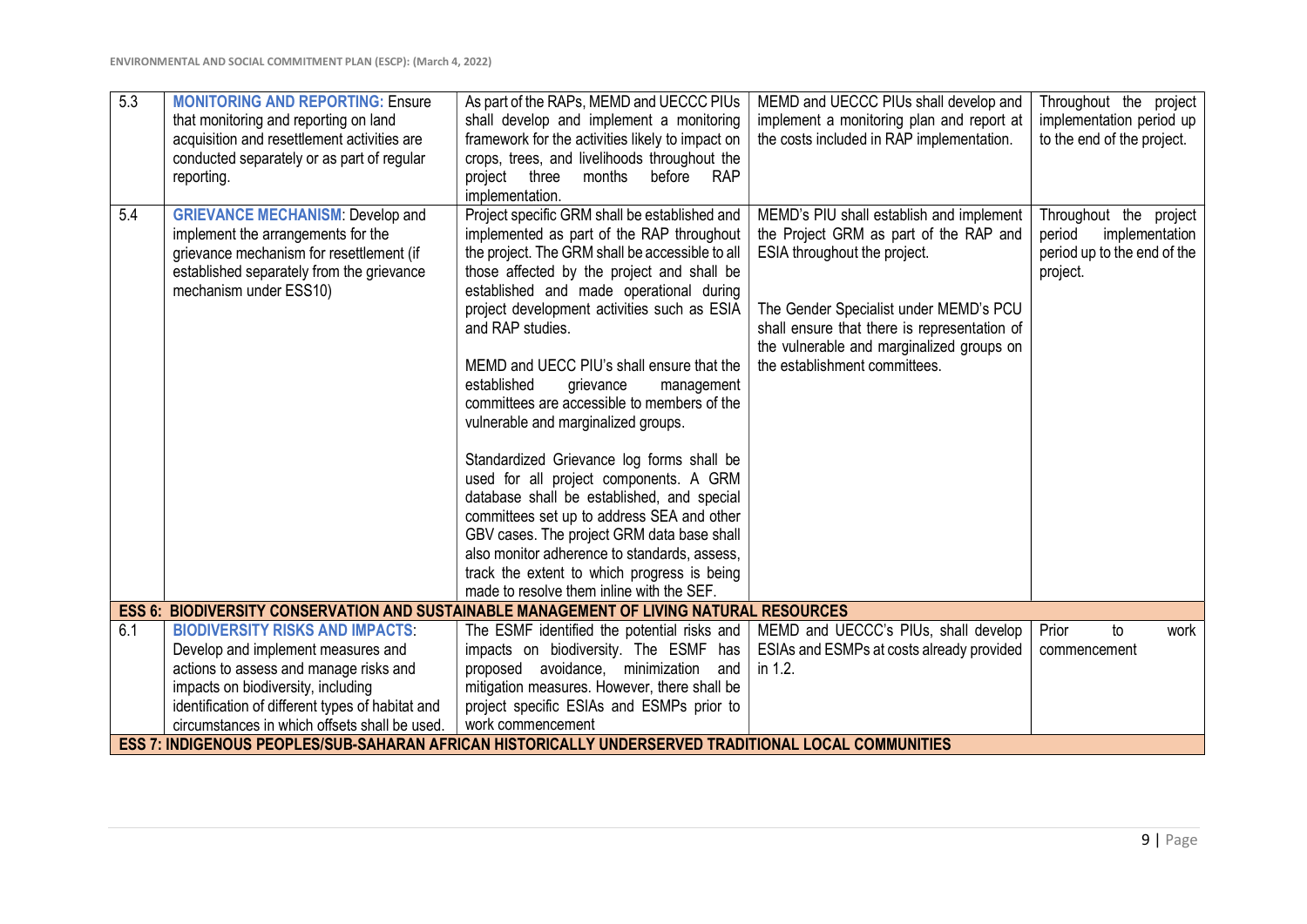| 7.1<br><b>VULNERABLE</b><br><b>AND</b><br><b>MARGINALIZED</b><br>GROUPS (IKS, BENET, TEPETH AND<br><b>BATWAS) PRESENT OR COLLECTIVELY</b><br><b>ATTACHED TO PROJECT AREA: Assess</b><br>the nature and degree of the expected direct<br>and indirect economic, social, cultural and<br>environmental impacts on<br>Indigenous<br>Peoples who are present in, or have collective | The VMGF for the project has been prepared<br>to provide guidance for avoiding project<br>adverse impacts on VMGs and to provide<br>them with culturally appropriate benefits.                                                                                                                                                                                                         | The MEMD PIU Gender Specialist and<br>Social Safeguards Specialist working with<br>the PCU and the HSE Unit shall ensure<br>Integration and implementation of measures<br>from Vulnerable and marginalized groups<br>plans into the project's subcomponents. | Throughout<br>project<br>implementation up to the<br>end of the project |
|---------------------------------------------------------------------------------------------------------------------------------------------------------------------------------------------------------------------------------------------------------------------------------------------------------------------------------------------------------------------------------|----------------------------------------------------------------------------------------------------------------------------------------------------------------------------------------------------------------------------------------------------------------------------------------------------------------------------------------------------------------------------------------|--------------------------------------------------------------------------------------------------------------------------------------------------------------------------------------------------------------------------------------------------------------|-------------------------------------------------------------------------|
| attachment to, the project area<br>7.2<br><b>VULNERABLE</b><br><b>MARGINALIZED</b><br><b>AND</b><br><b>GROUPS PLANS:</b> Develop and implement a<br>Vulnerable<br>Marginalized<br>and<br>Groups<br>Management Plan consistent with the<br>requirements of ESS7.                                                                                                                 | Preparation and implementation of Vulnerable<br>and Marginalized Groups (Iks, Benet, Tepeth<br>and Batwas) Plans (VMGPs) as part of the<br>design of subprojects.                                                                                                                                                                                                                      | MEMD shall development and implement<br>the VMGP for each project subcomponent.                                                                                                                                                                              | Throughout<br>project<br>implementation up to the<br>end of the project |
| 7.4<br>Other measures and actions that have<br>been agreed, as per the specific risks and<br>impacts of the Project                                                                                                                                                                                                                                                             | Sensitization and distribution of culturally<br>appropriate IEC materials about EASP shall<br>be undertaken 3 three months into project<br>implementation.<br>Sensitization of VMGs on: shared benefits of<br>equitable electricity access, SEA/GBV risks,<br>affordable power options, safety,<br>and<br>community referral mechanisms to<br>be<br>undertaken throughout the project. | The Gender Specialist at MEMD's PIU, PCU<br>and HSE Unit shall lead in the sensitization<br>and distribution of culturally appropriate EIC<br>materials in all project areas.                                                                                | Throughout<br>project<br>implementation up to the<br>end of the project |
| <b>ESS 8: CULTURAL HERITAGE</b>                                                                                                                                                                                                                                                                                                                                                 |                                                                                                                                                                                                                                                                                                                                                                                        |                                                                                                                                                                                                                                                              |                                                                         |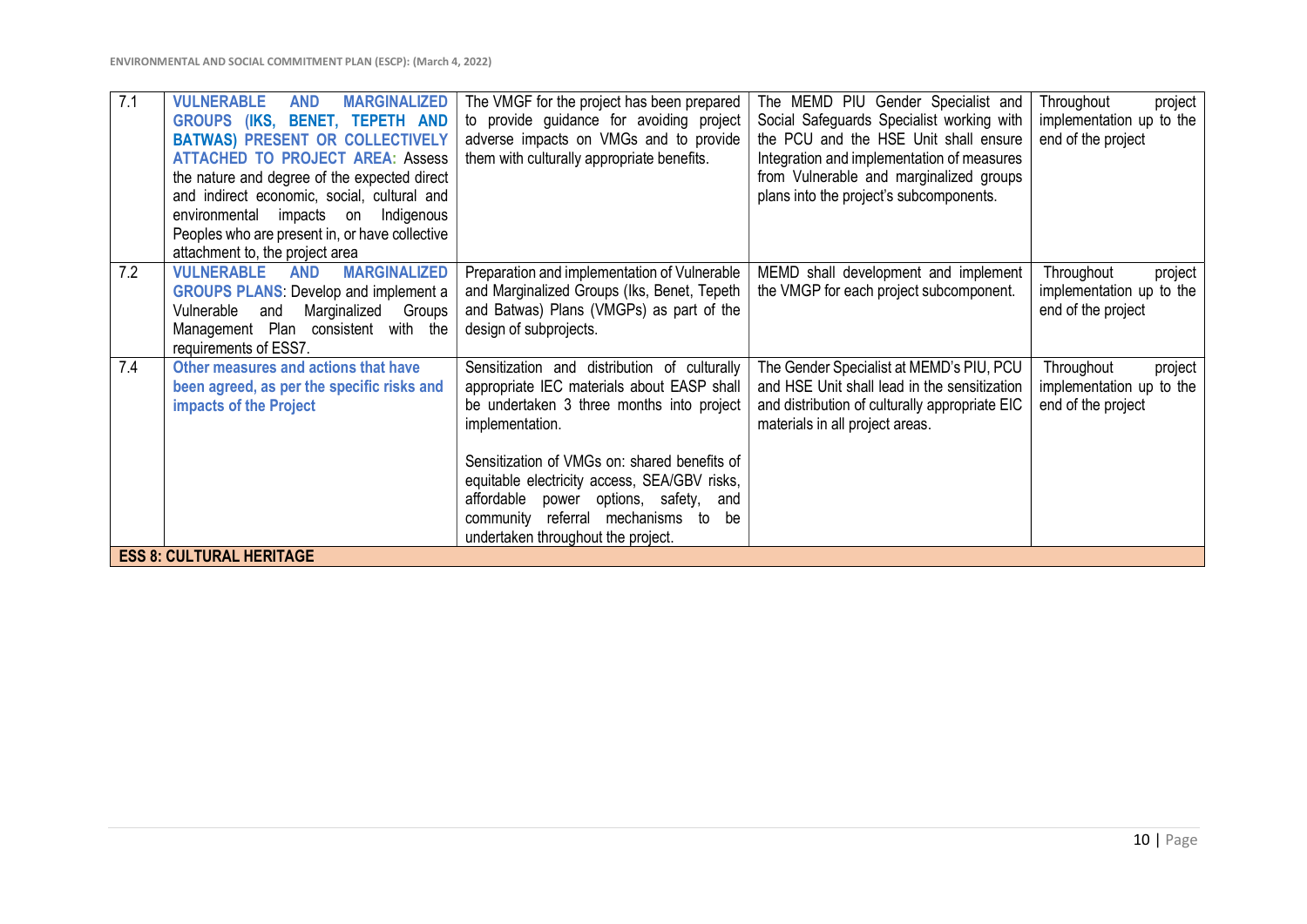| $\overline{8.1}$ | <b>CHANCE FINDS:</b> Develop and implement a | MEMD's PIU shall work with the Department      | MEMD and UECCC's PIUs, MoTWA and       | Throughout<br>project    |
|------------------|----------------------------------------------|------------------------------------------------|----------------------------------------|--------------------------|
|                  | chance find procedure.                       | of Museums and Monuments at the Ministry of    | MGLSD.                                 | implementation up to the |
|                  |                                              | Tourism, Wildlife and Antiquities (MoTWA)      |                                        | end of the project       |
|                  |                                              | and Department of Culture and Family Affairs   |                                        |                          |
|                  |                                              | Ministry of Gender, Labour and Social          |                                        |                          |
|                  |                                              | Development (MGLSD) to prepare and             |                                        |                          |
|                  |                                              | implement the Chance Finds Procedure for       |                                        |                          |
|                  |                                              | the EASP by December 2022 and ensure its       |                                        |                          |
|                  |                                              | implementation throughout the project life.    |                                        |                          |
|                  |                                              | The Contractors shall be required to include   |                                        |                          |
|                  |                                              | the Chance Finds Procedure in the ESMPs        |                                        |                          |
|                  |                                              | and bidding documents.                         |                                        |                          |
| 8.2              | <b>CULTURAL HERITAGE: Identify measures</b>  | A Cultural Heritage Management Plan            | MEMD's and UECCC PIU's and MGLSD.      | Throughout<br>project    |
|                  | to address risks and impacts on cultural     | (CHMP) shall be developed and implemented      |                                        | implementation up to the |
|                  | heritage.                                    | by MEMD with technical support from the        |                                        | end of the project       |
|                  |                                              | Department of Culture and Family Affairs at    |                                        |                          |
|                  |                                              | the Ministry of Gender, Labour and Social      |                                        |                          |
|                  |                                              | Development<br>responsible<br>for<br>the       |                                        |                          |
|                  |                                              | management of intangible cultural aspects      |                                        |                          |
|                  |                                              | that may be affected by EASP as part of the    |                                        |                          |
|                  |                                              | design of sub-projects.                        |                                        |                          |
| 8.3              | Add other measures and actions that have     | Awareness enhancement and IEC materials        | The Social Safeguards team and the HSE | Throughout<br>project    |
|                  | been agreed, as per the specific risks and   | shall be developed with technical support from | Unit shall implement this activity.    | implementation up to the |
|                  | impacts of the Project                       | MGLSD<br>and<br>MoTWA by prior<br>to           |                                        | end of the project       |
|                  |                                              | commencement of project activities             |                                        |                          |
|                  | <b>ESS 9: FINANCIAL INTERMEDIARIES</b>       |                                                |                                        |                          |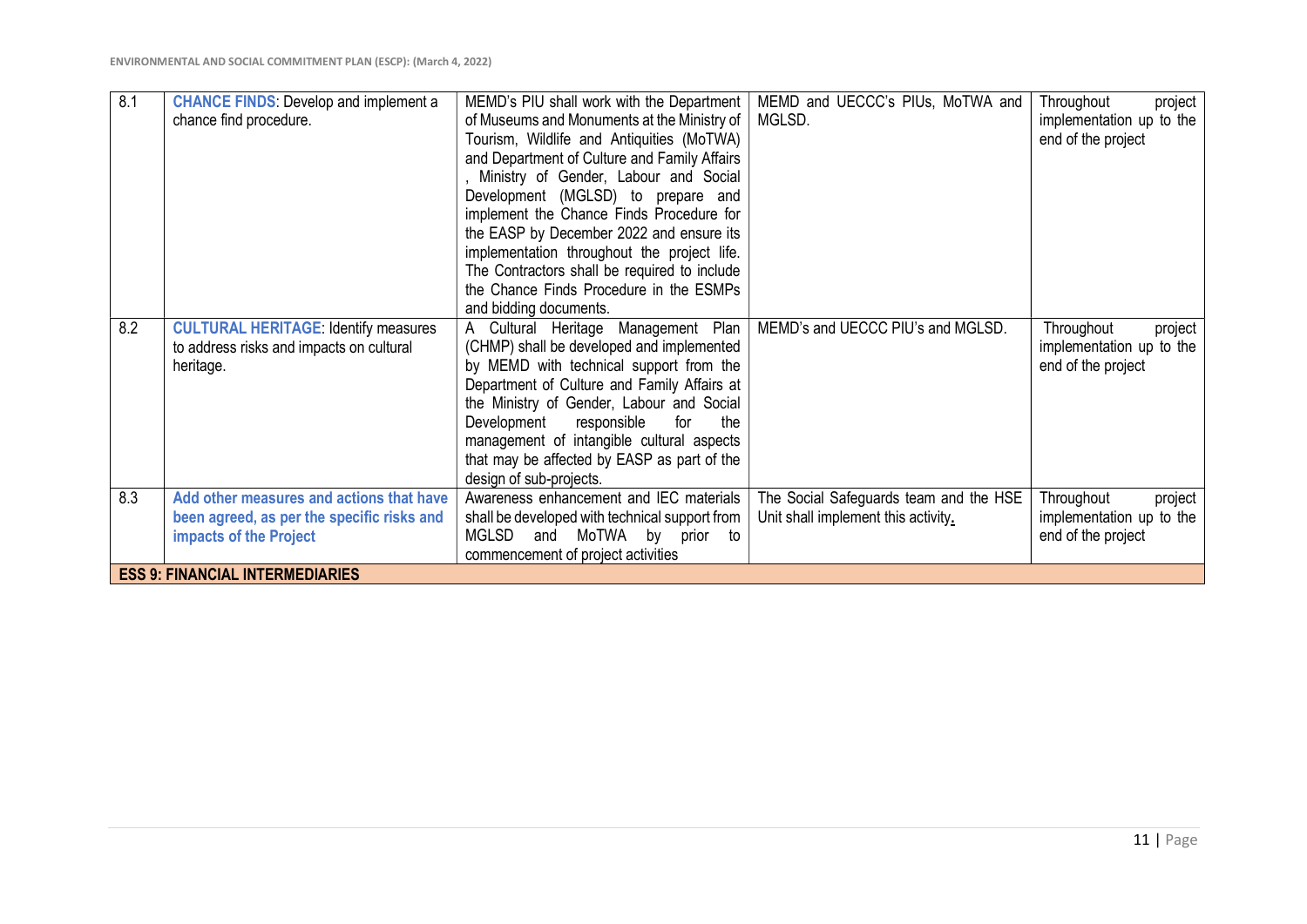| 9.1 | <b>ESMS-</b> Establish and maintain an      | UECCC shall develop an ESMS and                            | UECCC ESMS shall be developed with       | Throughout<br>project               |
|-----|---------------------------------------------|------------------------------------------------------------|------------------------------------------|-------------------------------------|
|     | <b>Environmental and Social Management</b>  | operationalize it throughout the project cycle.            | funds from the World Bank financed ERT-3 | implementation up to the            |
|     | System (ESMS).                              | For wholesale lending activities, the UECCC                | Project (P133312).                       | end of the project                  |
|     |                                             | shall continue using the same ESMS                         |                                          |                                     |
|     |                                             | established under the Energy for Rural                     | UECCC shall hire a consultant to develop |                                     |
|     |                                             | Transformation Phase III Project (ERT-3)                   | the ESMS.                                |                                     |
|     |                                             |                                                            |                                          |                                     |
|     |                                             | (P133312) in the interim. However,                         |                                          |                                     |
|     |                                             | implementation of direct lending activities                |                                          |                                     |
|     |                                             | shall only be allowed after the UECCC has                  |                                          |                                     |
|     |                                             | established an expanded ESMS satisfactory                  |                                          |                                     |
|     |                                             | to the Bank.                                               |                                          |                                     |
|     |                                             |                                                            |                                          |                                     |
|     |                                             | UECC shall develop and adopt an                            |                                          |                                     |
|     |                                             | Environmental and Social<br>Management                     |                                          |                                     |
|     |                                             | System (ESMS) prior to project effectiveness               |                                          |                                     |
|     |                                             | and operationalize it throughout the project               |                                          |                                     |
|     | <b>FI ORGANIZATIONAL CAPACITY:</b>          | cycle.                                                     |                                          | Not later than Six months           |
| 9.2 |                                             | The UECCC organization structure is already                | UECCC shall use funds under the ERT-3    |                                     |
|     | Establish an organizational capacity and    | in place. The one Environment, Health and                  | Project (P133312) for the recruitment    | after project effectiveness         |
|     | competency for implementing the ESMS with   | Safety Specialist and one Social Safeguards                | process.                                 |                                     |
|     | clearly defined roles and responsibilities. | Specialists shall be recruited within six months           |                                          |                                     |
|     |                                             | of project effectiveness.                                  |                                          |                                     |
|     | Maintain as necessary throughout Project    |                                                            |                                          |                                     |
|     | implementation.                             | The Environmental and Social Specialists at                |                                          |                                     |
|     |                                             | PCU shall support implementation of ESMS                   |                                          |                                     |
|     |                                             | on the interim prior to recruitment of UECCC<br>E&S staff. |                                          |                                     |
| 9.3 | <b>SENIOR MANAGEMENT</b>                    | UECCC has designated a PIU headed by                       | Director, Transaction Execution, UECCC   | Throughout                          |
|     | <b>REPRESENTATIVE: Designate a senior</b>   | Director, Transaction Execution, UECCC                     |                                          | project<br>implementation up to the |
|     |                                             |                                                            |                                          | end of the project                  |
|     | management representative to have overall   |                                                            |                                          |                                     |
|     | accountability for environmental and social |                                                            |                                          |                                     |
|     | performance of FI subprojects.              |                                                            |                                          |                                     |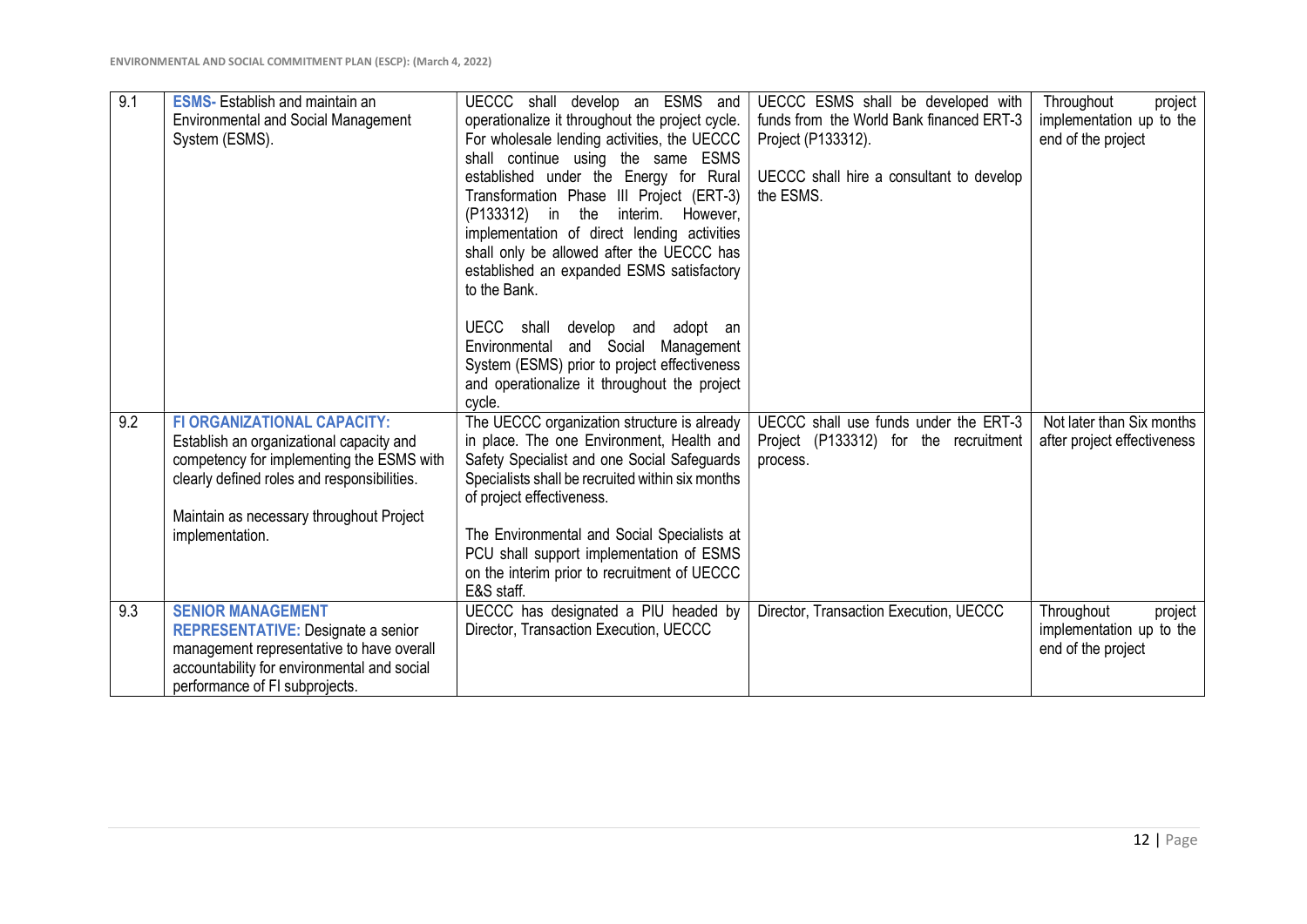| 9.4 | 9.4.1 Reporting of major and fatal<br><b>incidences</b>          | UECCC shall submit fatal and major accidents<br>to the PCU for verification and relay to World<br>Bank within 24 hours of its knowledge of the<br>occurrence and other minor incidents shall be<br>included in the quarterly E&S reports. | Environment<br>and<br>Specialist at UECCC | Safeguards<br>Social | Throughout<br>project<br>implementation up to the<br>end of the project |
|-----|------------------------------------------------------------------|-------------------------------------------------------------------------------------------------------------------------------------------------------------------------------------------------------------------------------------------|-------------------------------------------|----------------------|-------------------------------------------------------------------------|
|     | 9.4.2 Routine reporting                                          | UECCC shall provide quarterly reports to the<br>PCU for compilation and submission to the<br>World Bank.                                                                                                                                  |                                           |                      | Throughout<br>project<br>implementation up to the<br>end of the project |
|     | 9.4.3 Monitoring of E&S Risks and<br><b>Mitigation Measures</b>  | Continuous monitoring of the E&S risks and<br>mitigation measures for UECCC components.                                                                                                                                                   |                                           |                      | Throughout<br>project<br>implementation up to the<br>end of the project |
|     | <b>ESS 10: STAKEHOLDER ENGAGEMENT AND INFORMATION DISCLOSURE</b> |                                                                                                                                                                                                                                           |                                           |                      |                                                                         |